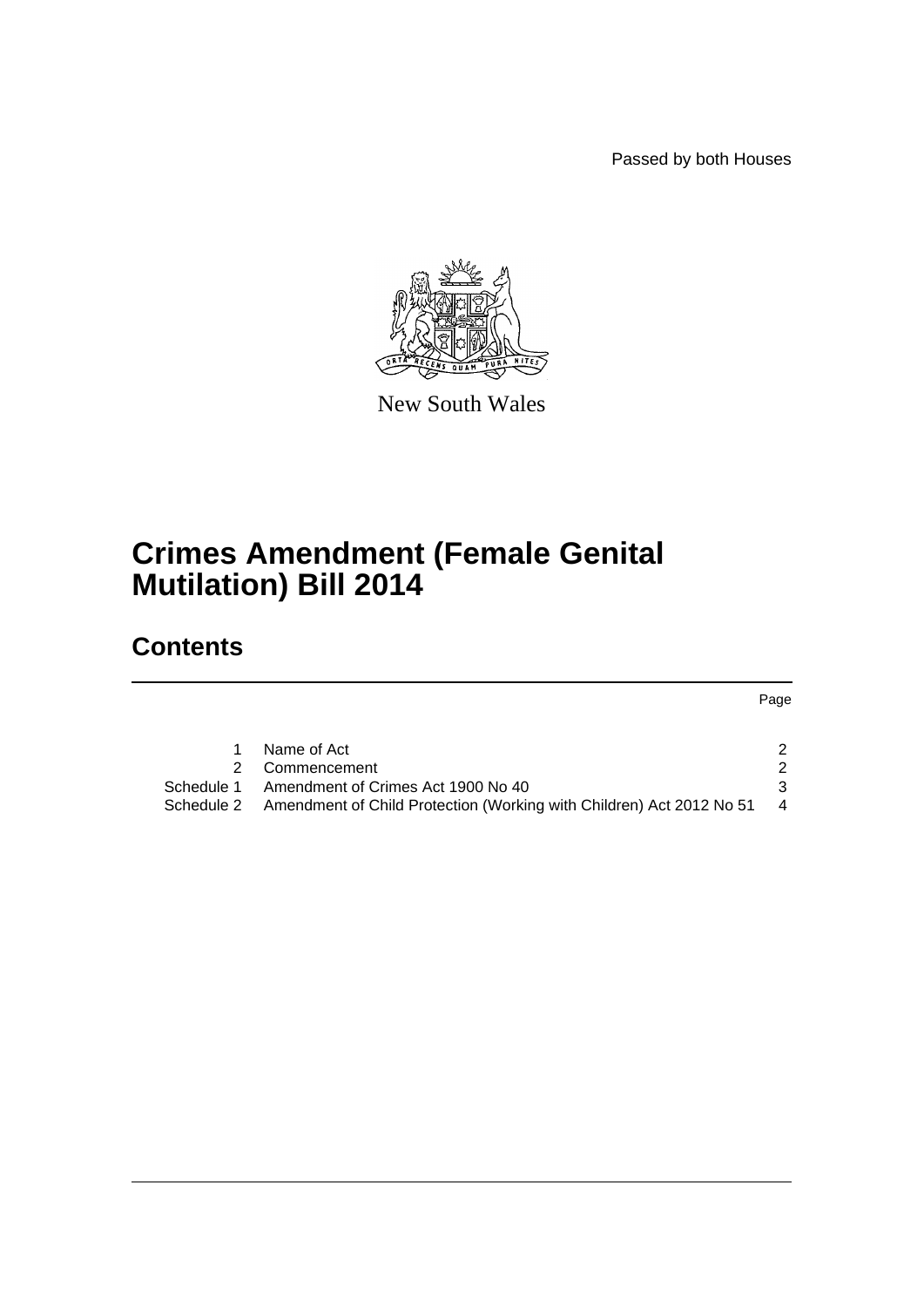*I certify that this public bill, which originated in the Legislative Assembly, has finally passed the Legislative Council and the Legislative Assembly of New South Wales.*

> *Clerk of the Legislative Assembly. Legislative Assembly, Sydney,* , 2014



New South Wales

# **Crimes Amendment (Female Genital Mutilation) Bill 2014**

Act No , 2014

An Act to amend the *Crimes Act 1900* to make further provision for offences relating to female genital mutilation; and for related purposes.

*I have examined this bill and find it to correspond in all respects with the bill as finally passed by both Houses.*

*Assistant Speaker of the Legislative Assembly.*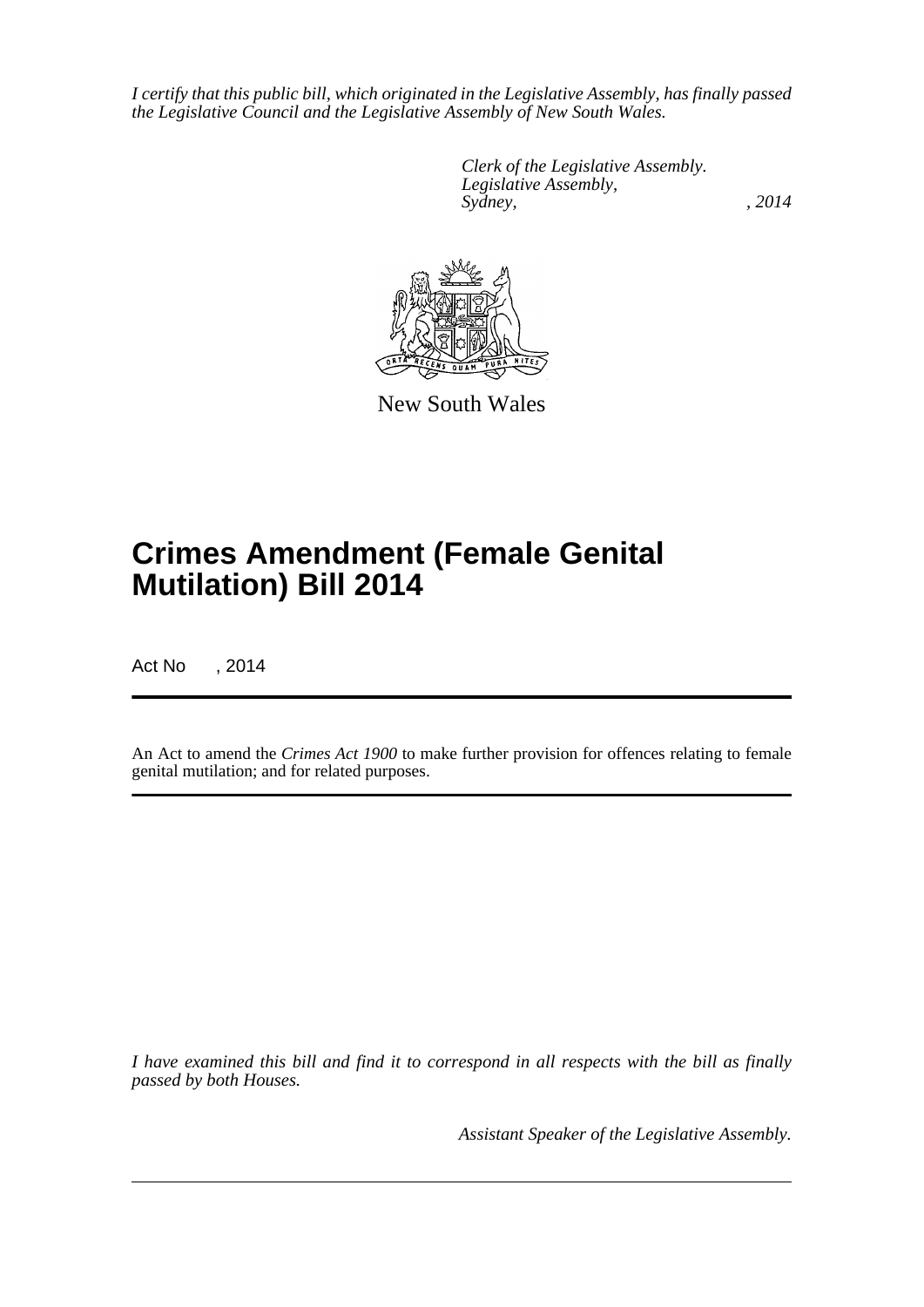### <span id="page-2-0"></span>**The Legislature of New South Wales enacts:**

#### **1 Name of Act**

This Act is the *Crimes Amendment (Female Genital Mutilation) Act 2014*.

#### <span id="page-2-1"></span>**2 Commencement**

This Act commences on the date of assent to this Act.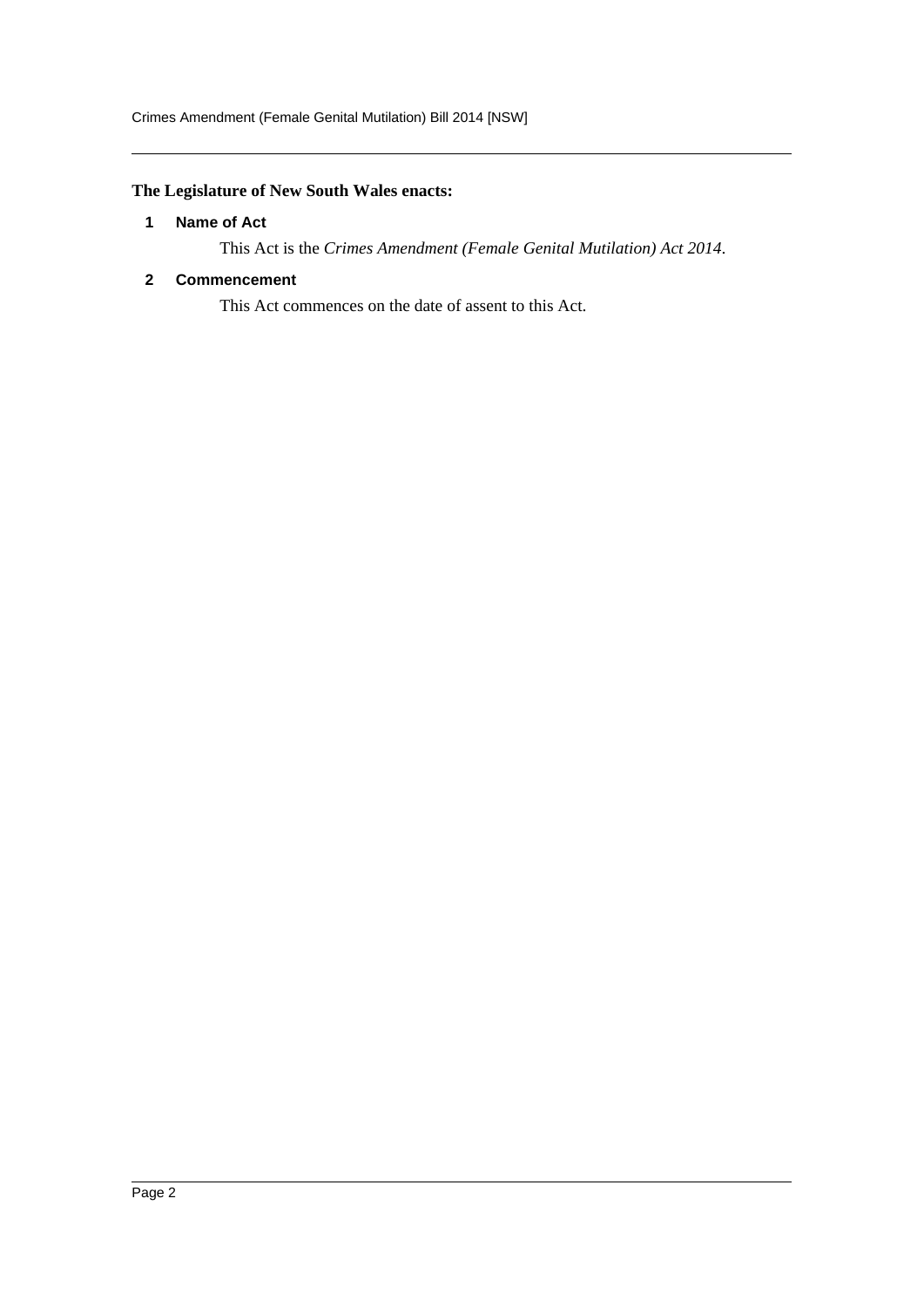### <span id="page-3-0"></span>**Schedule 1 Amendment of Crimes Act 1900 No 40**

#### **[1] Section 10F Special provisions with respect to geographical jurisdiction**

Insert after section 10F (2):

(3) The necessary geographical nexus exists between the State and an offence against section 45 or 45A if the person against whom the offence is committed is a person ordinarily resident in the State.

#### **[2] Section 45 Prohibition of female genital mutilation**

Omit "7 years" from section 45 (1). Insert instead "21 years".

#### **[3] Section 45 (2)**

Omit the subsection.

#### **[4] Section 45A**

Insert after section 45:

#### **45A Removing person from State for female genital mutilation**

- (1) A person is guilty of an offence if the person takes another person from the State, or arranges for another person to be taken from the State, with the intention of having female genital mutilation performed on the other person. Maximum penalty: imprisonment for 21 years.
- (2) In proceedings for an offence under subsection (1) and in the absence of proof to the contrary, it is to be presumed that the accused took another person, or arranged for another person to be taken, from the State with the intention of female genital mutilation being performed on the other person if it is proved that:
	- (a) the accused took the person, or arranged for the person to be taken, from the State, and
	- (b) female genital mutilation was performed on the person while outside the State.
- (3) It is not a defence to a charge under this section that the person taken from the State consented to being so taken.
- (4) In this section:

*female genital mutilation* means an act referred to in section 45 (1) (a), the performance of which would be an offence against that section if performed in the State.